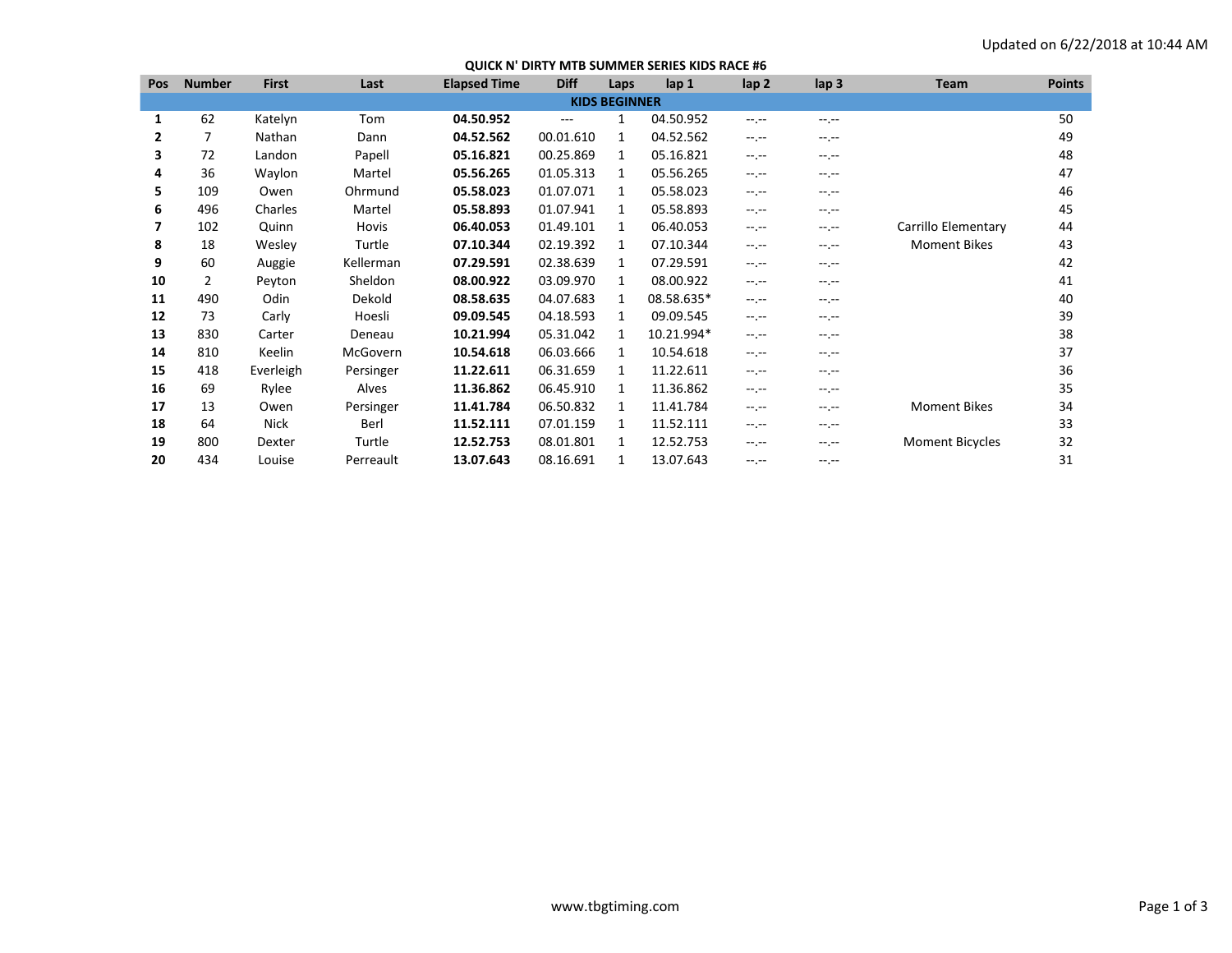## **QUICK N' DIRTY MTB SUMMER SERIES KIDS RACE #6**

| Pos                | <b>Number</b> | <b>First</b> | Last     | <b>Elapsed Time</b> | <b>Diff</b>         | Laps | lap 1     | lap <sub>2</sub> | lap <sub>3</sub> | <b>Team</b> | <b>Points</b> |
|--------------------|---------------|--------------|----------|---------------------|---------------------|------|-----------|------------------|------------------|-------------|---------------|
| <b>KIDS EXPERT</b> |               |              |          |                     |                     |      |           |                  |                  |             |               |
|                    | 112           | Cole         | Ohrmund  | 13.41.690           | $\qquad \qquad - -$ |      | 04.15.386 | 04.44.758        | 04.41.546        |             | 50            |
|                    |               | Emma         | Accardi  | 13.56.043           | 00.14.353           |      | 04.15.221 | 04.50.851        | 04.49.971        | Ramona Ride | 49            |
|                    |               | Avden        | Barney   | 14.11.926           | 00.30.236           |      | 04.22.642 | 04.42.862        | 05.06.422        |             | 48            |
|                    | 41            | Ingrid       | Ferguson | 14.24.302           | 00.42.612           |      | 04.29.474 | 04.49.759        | 05.05.069        | Ramona Ride | 47            |
|                    | 494           | Chandler     | Sheldon  | 16.18.608           | 02.36.918           |      | 04.53.091 | 05.32.102        | 05.53.415        |             | 46            |